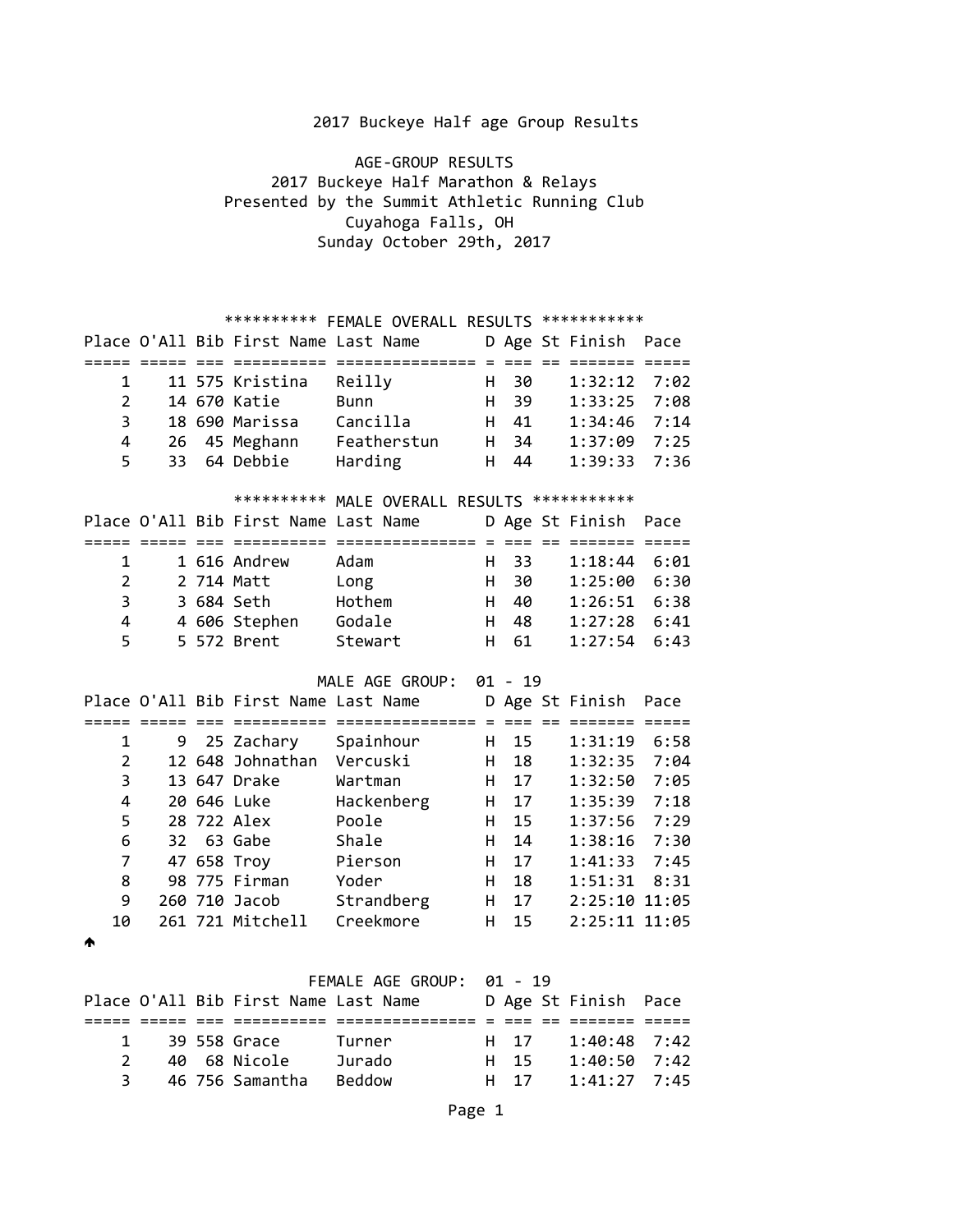|                |     |             |                                      | 2017 Buckeye Half age Group Results |           |           |                 |      |
|----------------|-----|-------------|--------------------------------------|-------------------------------------|-----------|-----------|-----------------|------|
| 4              |     |             | 49 627 Olivia                        | <b>Jackson</b>                      | H.        | 13        | 1:42:12         | 7:48 |
| 5              |     |             | 57 751 Elise                         | Hooker                              | н         | 17        | 1:44:00         | 7:56 |
| 6              |     |             | 70 639 Lucille                       | Zaharko                             | н         | 19        | 1:45:41         | 8:04 |
| 7              |     |             | 71 706 Margaret                      | Moffitt                             | н         | 16        | 1:45:43         | 8:04 |
| 8              |     |             | 119 749 Irene                        | Kotyk                               | H.        | 17        | 1:55:31         | 8:49 |
| 9              |     |             | 121 577 Chrissy                      | Ramsey                              | H         | 19        | 1:55:41         | 8:50 |
| 10             | 133 |             | 82 Madison                           | Zammataro                           | H         | 18        | 1:57:29         | 8:58 |
| 11             | 136 |             | 62 Hannah                            | Frazee                              | H         | 18        | 1:58:07         | 9:01 |
| 12             | 172 |             | 48 Kaitlyn                           | Roegner                             | H         | 14        | 2:05:54         | 9:37 |
| 13             |     |             | 178 560 Chloe                        | Wells                               | н         | 17        | 2:06:53         | 9:41 |
| 14             | 194 |             | 83 Olivia                            | Liljestrand                         | Η         | 17        | 2:09:09         | 9:52 |
| 15             |     |             | 195 559 Grace                        | Myers                               | H.        | 17        | 2:09:15         | 9:52 |
| 16             |     |             | 205 711 Melody                       | Lozano                              | H         | 17        | 2:11:02 10:00   |      |
| 17             |     |             | 206 723 Megan                        | Buckley                             | H         | 17        | 2:11:04 10:00   |      |
| 18             |     |             | 208 583 Brianna                      | Richardson                          | н         | 10        | 2:11:46 10:04   |      |
| 19             |     |             | 269 597 Sarah                        | Cypcar                              | H         | 16        | 2:28:46 11:21   |      |
| 20             |     |             | 284 596 Ashley                       | Dipenti                             | н         | 16        | 2:31:58 11:36   |      |
| 21             |     |             | 295 633 Katelyn                      | Sobczak                             | н         | 18        | 2:34:33 11:48   |      |
| 22             | 312 |             | 89 Ava                               | Dobbins                             | H         | 14        | 2:40:52 12:17   |      |
| 23             | 338 |             | 19 Noel                              | Spinelli                            | H         | 19        | 3:16:20 14:59   |      |
|                |     |             |                                      |                                     |           |           |                 |      |
|                |     |             |                                      | MALE AGE GROUP:                     | $20 - 24$ |           |                 |      |
|                |     |             | Place O'All Bib First Name Last Name |                                     |           |           | D Age St Finish | Pace |
|                |     |             |                                      |                                     |           |           |                 |      |
| 1              |     |             | 35 580 Mark                          | Gockowski                           | H.        | 24        | 1:39:52         | 7:38 |
| $\overline{2}$ |     | 126 623 Sam |                                      | D'Alessio                           | H.        | 22        | 1:56:00         | 8:51 |
| 3              |     |             | 281 576 Cole                         | Evenson                             | H.        | 22        | 2:31:19 11:33   |      |
| 4              |     |             | 292 645 Brazun                       | Locker Poloscha H                   |           | 22        | 2:34:01 11:45   |      |
|                |     |             |                                      |                                     |           |           |                 |      |
|                |     |             |                                      | FEMALE AGE GROUP:                   |           | $20 - 24$ |                 |      |
|                |     |             | Place O'All Bib First Name Last Name |                                     |           |           | D Age St Finish | Pace |
| ===== =====    |     |             |                                      |                                     |           |           |                 |      |
| 1              |     |             | 69 638 Karyn                         | Rapundalo                           | H         | 24        | 1:45:40         | 8:04 |
| $\overline{2}$ |     |             | 76 612 Salina                        | Defranco                            | H.        | 24        | 1:46:54         | 8:10 |
| 3              |     |             | 129 730 Madeline                     | Dummermuth                          | н         | 20        | 1:56:29         | 8:54 |
| 4              |     |             | 134 52 Alison                        | Targosky                            | H.        | 20        | 1:57:40         | 8:59 |
| 5              |     |             | 203 682 Emily                        | Humme1                              | H         | 23        | 2:10:32         | 9:58 |
| 6              |     |             | 211 771 Kaitlyn                      | Habusta                             | H.        | 24        | 2:12:20 10:06   |      |
| 7              |     | 217 574 Liz |                                      | Grove                               | H.        | 23        | 2:13:49 10:13   |      |
| 8              |     |             | 222 671 Abby                         | Dwornik                             | H.        | 24        | 2:14:33 10:16   |      |
| 9              |     |             | 240 579 Keirstin                     | Prochaska                           | H         | 20        | 2:20:03 10:41   |      |
| 10             |     |             | 241 578 Sarah                        | Demasi                              | H         | 20        | 2:20:08 10:42   |      |
| 11             |     |             | 259 67 Ewelina                       | Siwik                               | н         | 20        | 2:25:08 11:05   |      |
| ♠              |     |             |                                      |                                     |           |           |                 |      |
|                |     |             |                                      |                                     |           |           |                 |      |
|                |     |             |                                      | MALE AGE GROUP:                     | $25 - 29$ |           |                 |      |
|                |     |             | Place O'All Bib First Name Last Name |                                     |           |           | D Age St Finish | Pace |

===== ===== === ========== =============== = === == ======= =====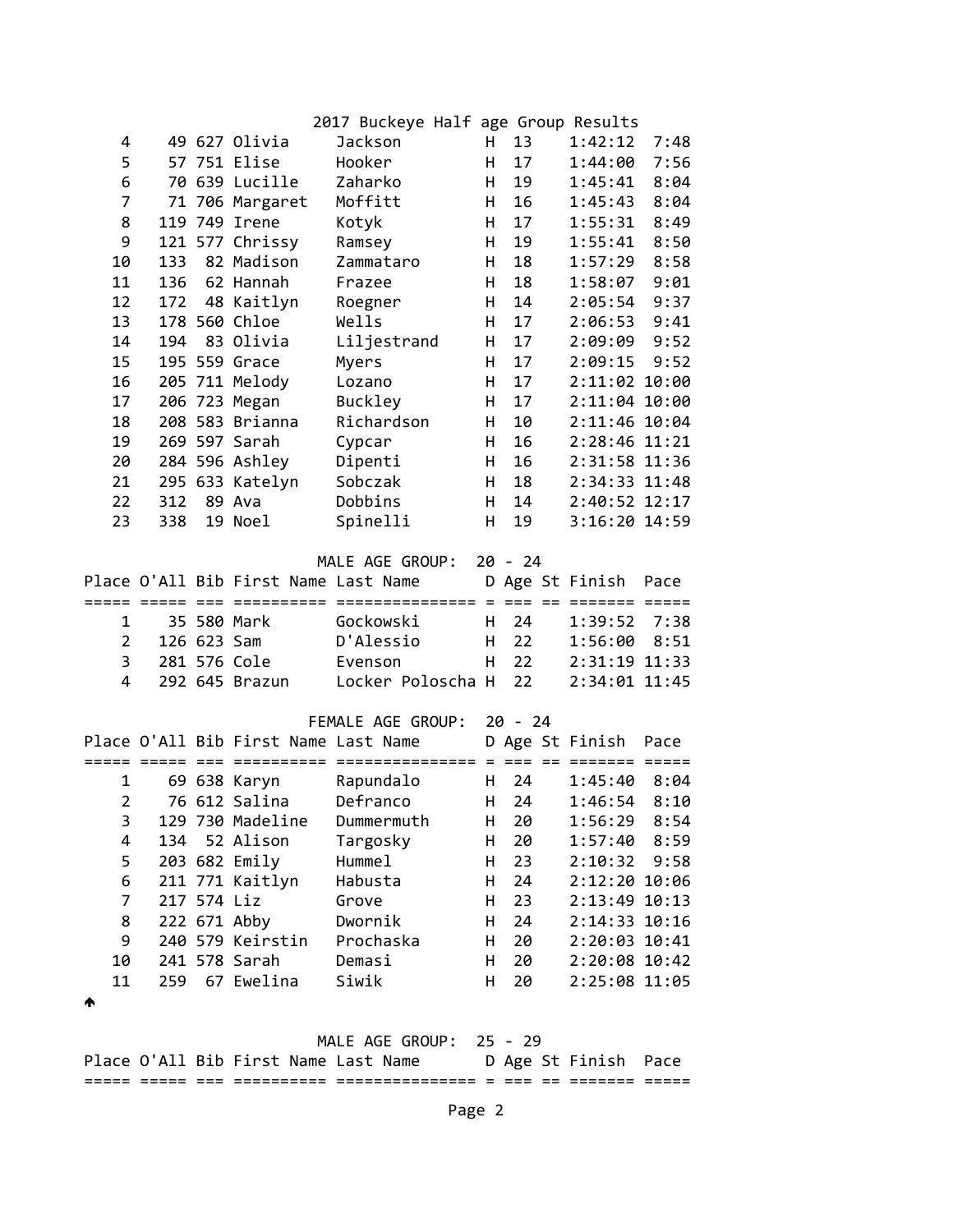|                |     |            |                                      | 2017 Buckeye Half age Group Results |    |           |                                |      |
|----------------|-----|------------|--------------------------------------|-------------------------------------|----|-----------|--------------------------------|------|
| 1              | 6   |            | 20 Darren                            | Gibson                              | H. | 26        | 1:28:00                        | 6:43 |
| $\overline{2}$ | 21  |            | 21 Damien                            | Gibson                              | H  | 26        | $1:35:59$ 7:20                 |      |
| 3              |     |            | 92 691 Brook                         | Turson                              | H  | 26        | 1:50:13                        | 8:25 |
| 4              | 102 |            | 18 Stan                              | Smith                               | H  | 27        | 1:52:20                        | 8:35 |
| 5              |     |            | 135 704 Luke                         | Williams                            | H  | 26        | 1:58:00                        | 9:01 |
| 6              |     |            | 271 743 Spencer                      | Baker                               | H  | 29        | 2:29:19 11:24                  |      |
| 7              |     |            | 316 770 Dennis                       | Glowe                               | H  | 26        | 2:42:05 12:22                  |      |
| 8              |     |            | 322 593 Natrayan                     | Veluchamy                           | H  | 28        | 2:46:16 12:41                  |      |
| 9              |     |            | 335 595 Shanmugana Manivannan        |                                     | H  | 28        | 3:06:51 14:16                  |      |
| 10             | 336 |            | 17 Jonathon                          | Gonzales                            | H  | 28        | 3:07:37 14:19                  |      |
|                |     |            |                                      | FEMALE AGE GROUP:                   |    | $25 - 29$ |                                |      |
|                |     |            | Place O'All Bib First Name Last Name |                                     |    |           | D Age St Finish                | Pace |
|                |     |            |                                      |                                     |    |           |                                |      |
| 1              | 73  |            | 44 Emily                             | Lee                                 | H  | 27        | 1:46:01                        | 8:06 |
| $\overline{2}$ | 75  |            | 46 Caitlin                           | English                             | H  | 29        | 1:46:31 8:08                   |      |
| 3              |     |            | 99 742 Melody                        | Proakis                             | H  | 26        | $1:51:32$ 8:31                 |      |
| 4              |     |            | 141 36 Catherine                     | Dominic                             | H  | 26        | 1:59:01 9:05                   |      |
| 5              |     |            | 147 651 Alayna                       | Lajeunesse                          | H  | 25        | 2:00:59 9:14                   |      |
| 6              |     |            | 152 768 Jordan                       | Ferrari                             | н  | 28        | 2:01:43                        | 9:18 |
| $\overline{7}$ |     |            | 199 767 Dawn                         | Burngasser                          | H  | 28        | 2:09:38                        | 9:54 |
| 8              |     |            | 257 650 Alyssa                       | Hancock                             | н  | 28        | 2:24:28 11:02                  |      |
| 9              |     |            | 287 652 Bryan                        | Lajeunesse                          | н  | 28        | 2:32:08 11:37                  |      |
| 10             |     |            | 296 759 Megan                        | Petraska                            | H  | 27        | 2:34:34 11:48                  |      |
| 11             |     |            | 298 661 Alexandra                    | Hubbard                             | H  | 28        | 2:36:12 11:55                  |      |
| 12             |     |            | 299 662 Jessica                      | Hubbard                             | н  | 28        | 2:36:13 11:55                  |      |
| 13             |     |            | 315 772 Megan                        | Habusta                             | H  | 25        | 2:42:05 12:22                  |      |
| 14             |     |            | 339 660 Ellen                        | Nelson                              | H  | 29        | 3:21:35 15:23                  |      |
| 15             |     |            | 340 705 Caitlin                      | Herron                              | H  | 29        | 3:23:56 15:34                  |      |
|                |     |            |                                      |                                     |    |           |                                |      |
|                |     |            |                                      | MALE AGE GROUP:                     |    | $30 - 34$ |                                |      |
|                |     |            | Place O'All Bib First Name Last Name |                                     |    |           | D Age St Finish<br>$=$ $=$ $-$ | Pace |
| 1              | 7   |            | 94 Michael                           | Spangler                            | н  | 33        | 1:28:13                        | 6:44 |
| 2              |     |            | 19 762 Jason                         | Brueckner                           | H  | 31        | 1:35:06                        | 7:16 |
| 3              |     | 29 614 Lee |                                      | Reforma                             | н  | 32        | 1:38:05                        | 7:29 |
| 4              |     |            | 30 697 Brad                          | Green                               | H  | 34        | 1:38:06                        | 7:29 |
| 5              |     |            | 44 727 Mark                          | Volpe                               | H  | 33        | 1:41:19                        | 7:44 |
| 6              |     |            | 90 709 Nathan                        | Davis                               | H  | 34        | 1:49:48                        | 8:23 |
| 7              |     |            | 91 615 Dave                          | Cooke                               | н  | 33        | 1:49:55                        | 8:24 |
| 8              |     | 93 708 Jim |                                      | Oneil                               | н  | 34        | 1:50:15                        | 8:25 |
| 9              |     |            | 94 564 Matthew                       | Navy                                | н  | 32        | 1:50:20                        | 8:25 |
| 10             | 115 |            | 97 Jimmy                             | Matweyou                            | H  | 34        | 1:54:48                        | 8:46 |
| 11             |     |            | 160 761 Dexter                       | Vaughan                             | н  | 30        | 2:04:37                        | 9:31 |
| 12             |     | 200 71 Jon |                                      | Gibbs                               | н  | 31        | 2:09:53                        | 9:55 |
| 13             |     |            | 215 594 Murugesh                     | Balasundaram                        | н  | 34        | 2:13:12 10:10                  |      |
| 14             |     |            | 267 776 Ryan                         | Futo                                | н  | 34        | 2:28:11 11:19                  |      |
| 15             |     |            | 274 764 Chase                        | Merriman                            | н  | 33        | 2:29:30 11:25                  |      |
|                |     |            |                                      |                                     |    |           |                                |      |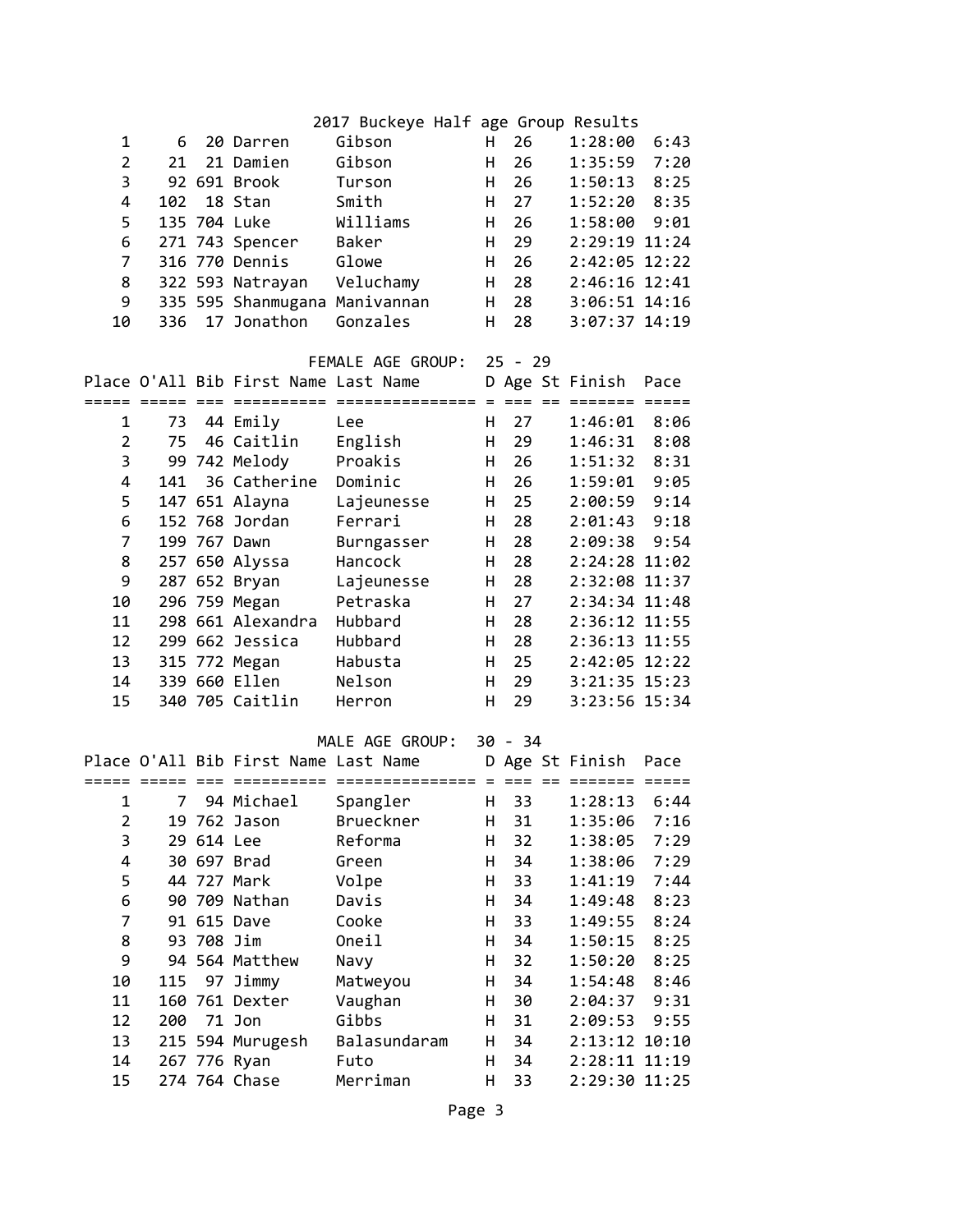|   |     |  |                   | 2017 Buckeye Half age Group Results |      |      |                 |  |
|---|-----|--|-------------------|-------------------------------------|------|------|-----------------|--|
|   | 16  |  | 305 598 Balaji    | Santhanam                           |      | H 33 | 2:38:01 12:04   |  |
|   | 17  |  | 325 592 Sridharan | Manoharan                           | H 31 |      | 2:48:51 12:53   |  |
|   | 18. |  | 326 777 Andre     | Dimatteo                            |      | H 33 | $2:49:36$ 12:57 |  |
| ∧ |     |  |                   |                                     |      |      |                 |  |

FEMALE AGE GROUP  $\cdot$  30 - 34

|                |     |                                      | FLMALE AUL UNVUF.        | שכ | - 54 |                         |         |
|----------------|-----|--------------------------------------|--------------------------|----|------|-------------------------|---------|
|                |     | Place O'All Bib First Name Last Name |                          |    |      | D Age St Finish         | Pace    |
|                |     | =========                            | =============== = === == |    |      | $=$ $=$ $=$ $=$ $=$ $=$ | $=====$ |
| $\mathbf{1}$   | 48  | 32 Heather                           | Winkelmann               | H. | 32   | 1:41:41                 | 7:46    |
| $\overline{2}$ |     | 51 676 Jaime                         | Fensterl                 | H  | 31   | 1:42:21                 | 7:49    |
| 3              |     | 52 700 Stephanie                     | Ineman                   | H  | 31   | 1:42:42                 | 7:51    |
| 4              |     | 55 741 Niki                          | Ford                     | H. | 34   | 1:43:12                 | 7:53    |
| 5              |     | 63 687 Holly                         | Zadony                   | H  | 31   | 1:44:40                 | 8:00    |
| 6              | 66  | 5 Stacey                             | Ward                     | H  | 32   | 1:44:56                 | 8:01    |
| 7              |     | 67 665 Katelyn                       | Heun                     | H  | 30   | 1:45:05                 | 8:01    |
| 8              |     | 138 679 Kristi                       | Davisson                 | H  | 34   | 1:58:11                 | 9:01    |
| 9              |     | 165 631 Kerry                        | Sarosy                   | H  | 30   | 2:05:11                 | 9:33    |
| 10             |     | 185 737 Kelly                        | Kuzior                   | H  | 33   | 2:08:21                 | 9:48    |
| 11             |     | 186 625 Hannah                       | Dengler                  | H  | 32   | 2:08:26                 | 9:48    |
| 12             |     | 192 765 Christina                    | Stachur                  | H  | 34   | 2:09:03                 | 9:51    |
| 13             |     | 196 566 Alyssa                       | McClain                  | H  | 30   | 2:09:16                 | 9:52    |
| 14             |     | 201 681 Heather                      | Lawhorn                  | H  | 34   | 2:10:27                 | 9:58    |
| 15             |     | 209 584 Richelle                     | Richardson               | H  | 32   | 2:11:46 10:04           |         |
| 16             |     | 216 643 Mary                         | Robinson                 | H  | 34   | 2:13:37 10:12           |         |
| 17             | 218 | 14 Brittany                          | Siroki                   | H  | 33   | 2:13:50 10:13           |         |
| 18             |     | 230 717 Gwen                         | Schenck                  | H  | 32   | 2:17:49 10:31           |         |
| 19             |     | 235 755 Stephanie                    | Drcar                    | H  | 31   | 2:18:30 10:34           |         |
| 20             | 268 | 13 Nicole                            | Zuzolo                   | H  | 34   | 2:28:38 11:21           |         |
| 21             |     | 304 774 Katy                         | Fuerst                   | H  | 32   | 2:37:59 12:04           |         |
| 22             | 309 | 3 Sarah                              | Maxworthy                | H  | 32   | 2:39:31 12:11           |         |

MALE AGE GROUP: 35 - 39

|               |     | Place O'All Bib First Name Last Name |             |    |    | D Age St Finish | Pace |
|---------------|-----|--------------------------------------|-------------|----|----|-----------------|------|
|               |     |                                      |             |    |    |                 |      |
| 1             |     | 53 753 Robert                        | McGovern    | н  | 35 | 1:43:08         | 7:52 |
| $\mathcal{P}$ |     | 109 653 Justin                       | Kilchenmann | н  | 36 | 1:54:09         | 8:43 |
| 3             |     | 139 678 Brian                        | Davisson    | H. | 37 | 1:58:11         | 9:01 |
| 4             |     | 148 573 Naftali                      | Midamba     | н  | 39 | 2:01:04         | 9:15 |
| 5.            |     | 166 632 Edward                       | Purcell     | н  | 37 | 2:05:14         | 9:34 |
| 6             |     | 191 590 George                       | Becker      | н  | 36 | $2:08:55$ 9:50  |      |
| 7             |     | 213 736 Doug                         | England     | H. | 39 | $2:12:45$ 10:08 |      |
| 8             |     | 233 601 Brian                        | Morrison    | н  | 37 | $2:18:11$ 10:33 |      |
| 9             | 254 | 12 Brad                              | Cocco       | н  | 38 | $2:23:53$ 10:59 |      |
| 10            | 264 | 43 Matthew                           | Slater      | н  | 39 | $2:26:58$ 11:13 |      |
| 11            |     | 265 663 Teddy                        | Zmuda Ii    | н  | 37 | $2:27:51$ 11:17 |      |
| 12            | 314 | 69 Nathan                            | Samples     | н  | 36 | 2:41:30 12:20   |      |

 $\blacklozenge$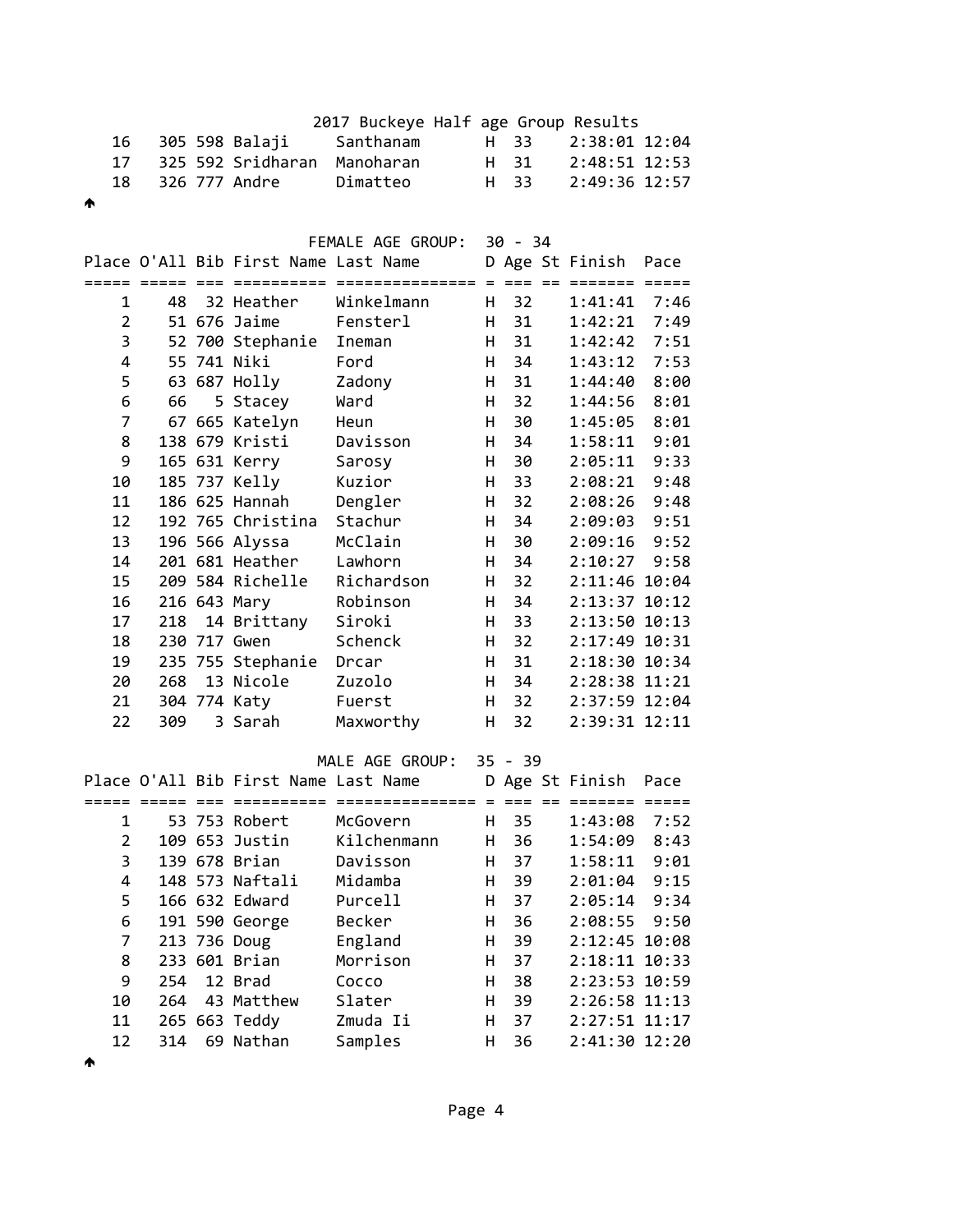|                | $35 - 39$<br>FEMALE AGE GROUP: |    |                                                    |                     |     |                 |     |                            |                         |
|----------------|--------------------------------|----|----------------------------------------------------|---------------------|-----|-----------------|-----|----------------------------|-------------------------|
|                | ===== =====                    |    | Place O'All Bib First Name Last Name<br>========== | ===============     | $=$ | $===$           | $=$ | D Age St Finish<br>======= | Pace<br>$=$ $=$ $=$ $=$ |
| 1              |                                |    | 36 609 Whitney                                     | Corey               | H.  | 35              |     | 1:40:15                    | 7:39                    |
| 2              | 37                             |    | 610 Bridget                                        | Ward                | н   | 36              |     | 1:40:21                    | 7:40                    |
| 3              | 45                             |    | 40 Pam                                             | McGowan             | н   | 39              |     | 1:41:20                    | 7:44                    |
| 4              |                                |    | 56 695 Annie                                       | Murphy              | н   | 37              |     | 1:43:38                    | 7:55                    |
| 5              | 79                             |    | 31 Jill                                            | Warner              | H.  | 35              |     | 1:47:34                    | 8:13                    |
| 6              | 110                            |    | 37 Jorie                                           | Justice             | H   | 36              |     | 1:54:25                    | 8:44                    |
| 7              | 114                            | 98 | Janeen                                             | Felsoci             | H   | 37              |     | 1:54:47                    | 8:46                    |
| 8              |                                |    | 153 728 Kristi                                     | Szabo               | H   | 36              |     | 2:02:08                    | 9:19                    |
| 9              |                                |    | 156 680 Wendy                                      | Kocher              | H   | 39              |     | 2:03:44                    | 9:27                    |
| 10             |                                |    | 159 760 Meghan                                     | O'Brien             | н   | 37              |     | 2:04:36                    | 9:31                    |
| 11             |                                |    | 164 724 Julia                                      | Sieck               | H   | 36              |     | 2:05:08                    | 9:33                    |
| 12             |                                |    | 167 587 Sarah                                      | Testa               | H   | 35              |     | 2:05:17                    | 9:34                    |
| 13             |                                |    | 168 586 Jaime                                      | Blair               | H   | 39              |     | 2:05:18                    | 9:34                    |
| 14             | 181                            |    | 29 Angela                                          | Miniard             | H   | 38              |     | 2:07:50                    | 9:46                    |
| 15             | 189                            |    | 58 Staci                                           |                     | H   | 38              |     | 2:08:41                    | 9:49                    |
| 16             |                                |    | 190 693 Justyna                                    | Sargent<br>Woznicki | H   | 39              |     | 2:08:53                    | 9:50                    |
|                |                                |    |                                                    |                     |     |                 |     |                            |                         |
| 17             |                                |    | 221 613 Holly                                      | Higgs               | н   | 38              |     | 2:14:13 10:15              |                         |
| 18             | 226                            |    | 77 Alona                                           | McFrederick         | H   | 35              |     | 2:16:00 10:23              |                         |
| 19             |                                |    | 232 602 Elizabeth                                  | Morrison            | H.  | 38              |     | 2:18:11 10:33              |                         |
| 20             |                                |    | 237 605 Laura                                      | Cammon              | H   | 35              |     | 2:18:48 10:36              |                         |
| 21             |                                |    | 246 563 Lauren                                     | Scott               | H   | 36              |     | 2:21:11 10:47              |                         |
| 22             |                                |    | 255 656 April                                      | Nenadal             | H   | 36              |     | 2:24:20 11:01              |                         |
| 23             |                                |    | 258 712 Mealanie                                   | Williams            | H   | 35              |     | 2:24:53 11:04              |                         |
| 24             | 262                            |    | 50 Christina                                       | Schnyders           | н   | 38              |     | 2:25:13 11:05              |                         |
| 25             |                                |    | 275 675 Jennifer                                   | Genevish            | Η   | 35              |     | 2:29:36 11:25              |                         |
| 26             |                                |    | 277 720 Julie                                      | Sciarrino           | Η   | 39              |     | 2:29:52 11:26              |                         |
| 27             |                                |    | 288 588 Laura                                      | Paynter             | H   | 38              |     | 2:32:23 11:38              |                         |
| 28             |                                |    | 289 589 Heidi                                      | Huminsky            | H   | 39              |     | 2:32:24 11:38              |                         |
| 29             |                                |    | 300 752 Amanda                                     | McGovern            | H   | 36              |     | 2:36:41 11:58              |                         |
| 30             | 308                            |    | 4 Eva                                              | Baker               | H   | 38              |     | 2:39:30 12:10              |                         |
| 31             |                                |    | 324 734 Melissa                                    | Peska               | н   | 39              |     | 2:48:12 12:50              |                         |
| 32             |                                |    | 329 430 Stacey                                     | Maurer              | Η   | 37              |     | 2:55:00 13:21              |                         |
| 33             | 332                            |    | 51 Joy                                             | Loper               | H   | 35              |     | 2:56:05 13:26              |                         |
|                |                                |    |                                                    | MALE AGE GROUP:     |     | 40 - 44         |     |                            |                         |
|                |                                |    | Place O'All Bib First Name Last Name               |                     |     |                 |     | D Age St Finish            | Pace                    |
|                |                                |    |                                                    |                     |     | $=$ $=$ $=$ $=$ |     |                            |                         |
| 1              |                                |    | 16 635 Daniel                                      | Puertas             | H.  | 42              |     | 1:34:17                    | 7:12                    |
| $\overline{2}$ |                                |    | 50 626 Shawn                                       | Jackson             | H.  | 42              |     | 1:42:13                    | 7:48                    |
| 3              |                                |    | 60 620 Troy                                        | Stangelo            | H.  | 44              |     | 1:44:11                    | 7:57                    |
| 4              |                                |    | 83 636 William                                     | Braunlich           | H.  | 41              |     | 1:48:17                    | 8:16                    |
| 5              |                                |    | 87 668 Kevin                                       | Fetsko              | H   | 42              |     | 1:49:00                    | 8:19                    |
| 6              |                                |    | 97 729 Nathan                                      | Cropper             | H   | 43              |     | 1:51:09                    | 8:29                    |

 7 105 16 Steven Hodge H 44 1:53:23 8:39 8 108 556 Key Warren H 42 1:53:43 8:41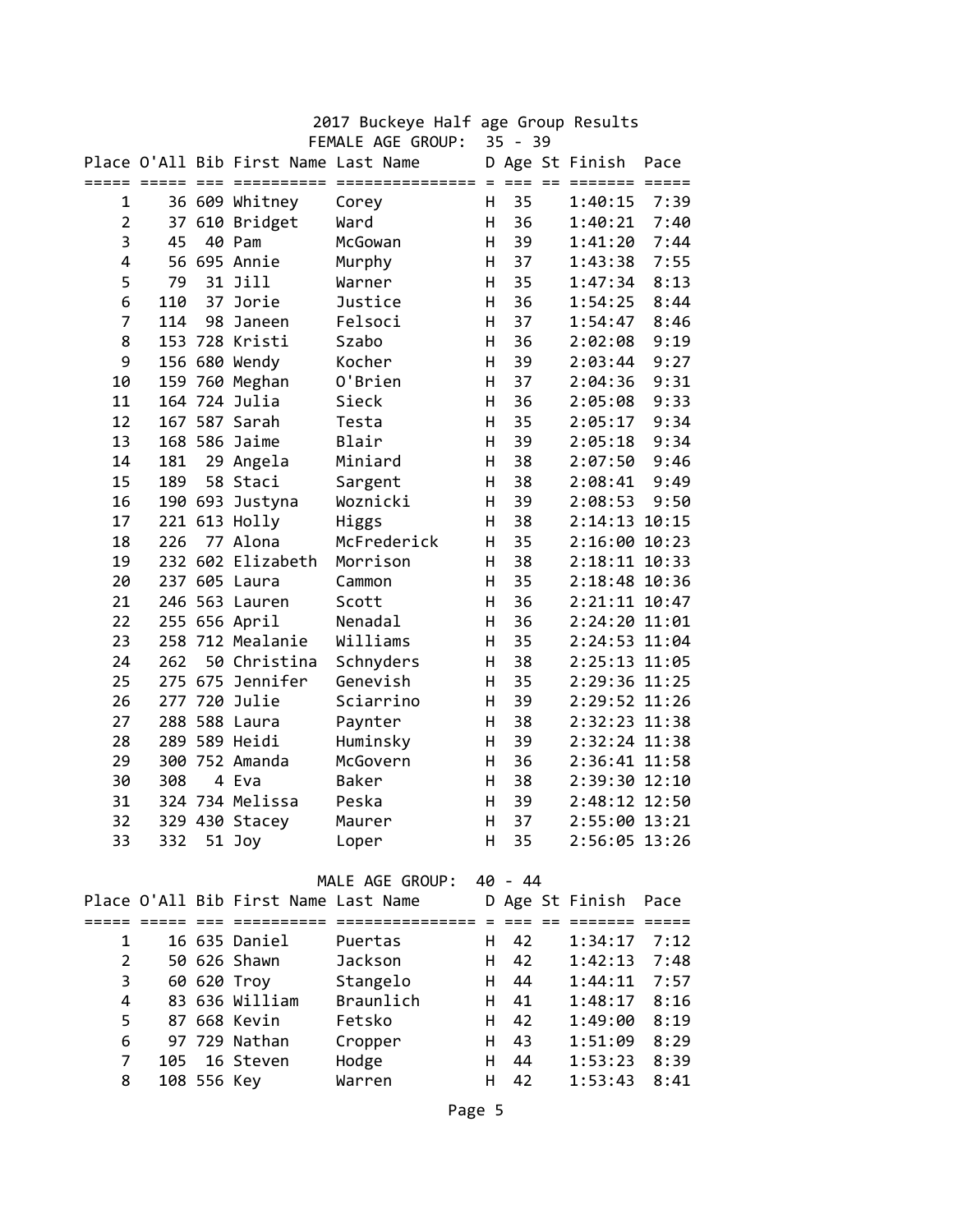| 9.  |  | 140 702 John    | Duke      | H 43 |      | 1:58:49 9:04   |  |
|-----|--|-----------------|-----------|------|------|----------------|--|
| 10  |  | 161 47 Eric     | Schaeffer | H 43 |      | $2:04:52$ 9:32 |  |
| 11  |  | 163 628 Douglas | Ferrell   |      | H 44 | $2:04:57$ 9:32 |  |
|     |  | 12 174 568 Greg | Hunger    | H 43 |      | $2:06:24$ 9:39 |  |
| 13. |  | 175 23 Ed       | Limbert   | H 43 |      | $2:06:34$ 9:40 |  |
| 14  |  | 270 629 Sriram  | Mangudi   |      | H 42 | 2:29:07 11:23  |  |
|     |  |                 |           |      |      |                |  |

 $\blacktriangle$ 

#### FEMALE AGE GROUP: 40 - 44

|    |     | Place O'All Bib First Name Last Name |                |    |                     | D Age St Finish | Pace |
|----|-----|--------------------------------------|----------------|----|---------------------|-----------------|------|
|    |     | =========                            |                |    | $=$ $=$ $=$ $=$ $=$ |                 |      |
| 1  | 72  | 35 Amy                               | Renner         | H. | 41                  | $1:45:52$ 8:05  |      |
| 2  | 80  | 95 Danelle                           | Villers        | н  | 42                  | 1:47:38         | 8:13 |
| 3  | 111 | 72 Adrienna                          | Frazer         | H. | 42                  | 1:54:31         | 8:45 |
| 4  |     | 117 686 Michelle                     | Jarc           | H  | 42                  | 1:55:07         | 8:47 |
| 5  |     | 124 731 Sharleen                     | Flaherty       | H  | 43                  | 1:55:51         | 8:51 |
| 6  | 142 | 15 Kristen                           | Dahlhofer      | H  | 44                  | 1:59:06         | 9:06 |
| 7  | 158 | 28 Rebecca                           | Enrick         | H  | 44                  | 2:04:32         | 9:30 |
| 8  | 169 | 8 Heather                            | Shinsky        | H  | 44                  | 2:05:19         | 9:34 |
| 9  | 176 | 74 Sarah                             | Wells          | H  | 42                  | 2:06:40         | 9:40 |
| 10 |     | 179 748 Cassie                       | McConville     | H  | 41                  | 2:07:22         | 9:43 |
| 11 | 180 | 10 Christie                          | Sheets         | H  | 40                  | 2:07:41         | 9:45 |
| 12 | 197 | 39 Tina                              | Smrekar        | H  | 42                  | 2:09:23         | 9:53 |
| 13 |     | 225 562 Cara                         | Grabowski      | H  | 41                  | 2:15:58 10:23   |      |
| 14 | 247 | 60 Melinda                           | Cox            | н  | 44                  | 2:21:12 10:47   |      |
| 15 |     | 276 719 Gina                         | Kubec          | H  | 40                  | 2:29:50 11:26   |      |
| 16 |     | 279 703 Kristin                      | Duke           | H  | 43                  | 2:30:56 11:31   |      |
| 17 |     | 283 673 Julie                        | Pringle        | H  | 44                  | 2:31:47 11:35   |      |
| 18 |     | 290 773 Maureen                      | Gallagher      | H  | 43                  | 2:33:29 11:43   |      |
| 19 |     | 297 603 Jennifer                     | <b>Bouhall</b> | H  | 42                  | 2:35:17 11:51   |      |
| 20 | 310 | 24 Molly                             | Limbert        | H  | 43                  | 2:39:43 12:11   |      |
| 21 | 311 | 75 Nikki                             | Aquino         | H  | 44                  | 2:40:46 12:16   |      |
| 22 | 331 | 22 Karen                             | Long           | H. | 40                  | 2:55:36 13:24   |      |

MALE AGE GROUP: 45 - 49

| unuur : | 40 |  |
|---------|----|--|
|         |    |  |

|    |     | Place O'All Bib First Name Last Name |                |   |    | D Age St Finish | Pace |
|----|-----|--------------------------------------|----------------|---|----|-----------------|------|
|    |     |                                      |                |   |    |                 |      |
| 1  |     | 8 179 Steve                          | Wagner         | н | 49 | 1:30:19         | 6:54 |
| 2  |     | 17 725 David                         | Katz           | н | 49 | 1:34:29         | 7:13 |
| 3  |     | 38 657 Sean                          | <b>Brennan</b> | н | 47 | 1:40:30         | 7:40 |
| 4  |     | 61 745 Matt                          | Murphy         | н | 47 | 1:44:18         | 7:58 |
| 5  | 65. | 26 Tom                               | Forrest        | н | 49 | 1:44:48         | 8:00 |
| 6  |     | 85 604 Conrad                        | Yoder          | н | 48 | 1:48:27         | 8:17 |
| 7  | 88  | 78 John                              | Hahn           | н | 49 | 1:49:20         | 8:21 |
| 8  |     | 89 754 Dean                          | <b>Beddow</b>  | н | 48 | 1:49:40         | 8:22 |
| 9  | 104 | 93 David                             | Malinowski     | н | 45 | 1:53:19         | 8:39 |
| 10 | 123 | 90 Donnie                            | Dobbins        | н | 47 | 1:55:46         | 8:50 |
| 11 | 173 | 30 David                             | Miniard        | н | 49 | 2:06:08         | 9:38 |
|    |     |                                      |                |   |    |                 |      |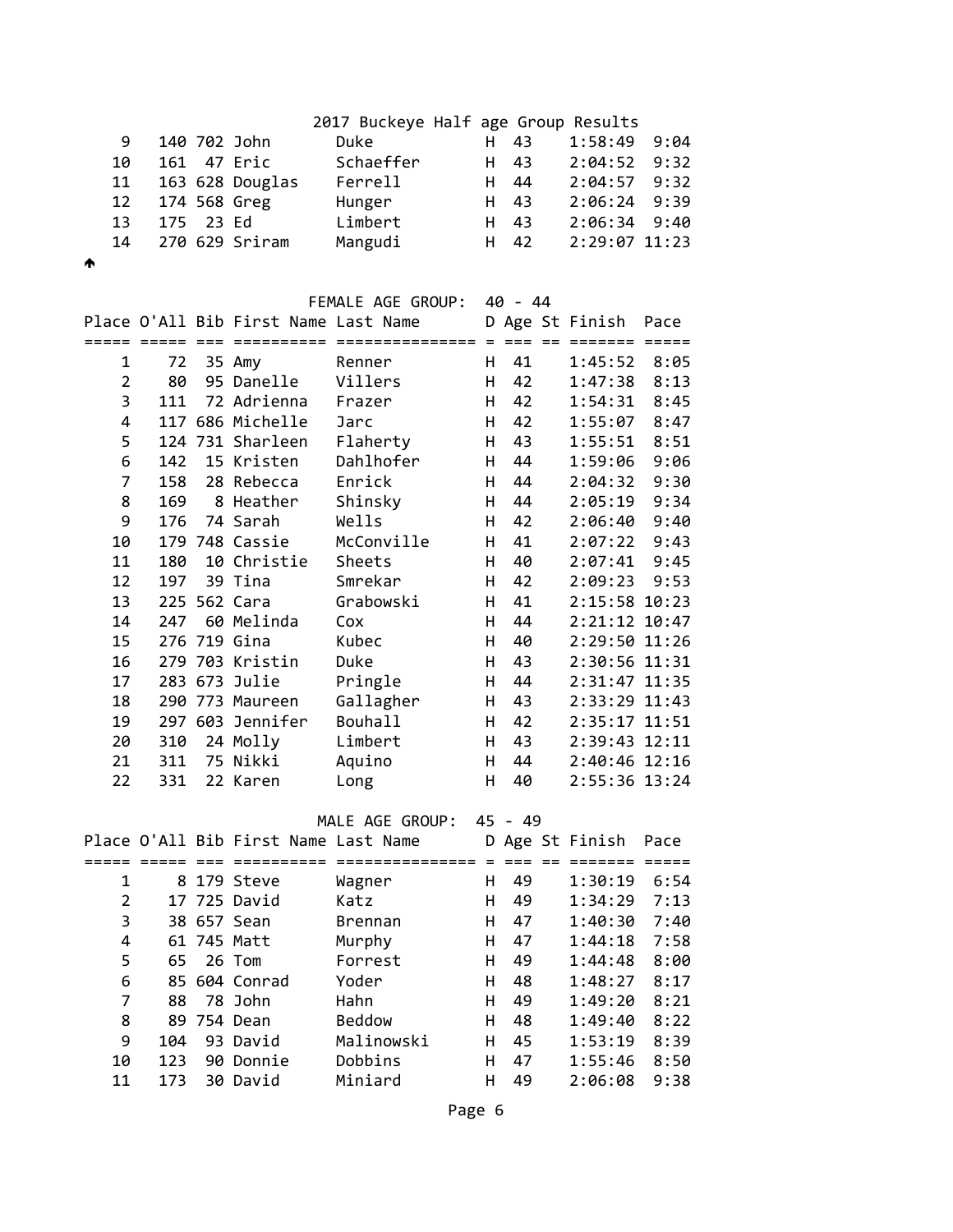|                |     |             |                                      | 2017 Buckeye Half age Group Results    |    |           |                 |      |
|----------------|-----|-------------|--------------------------------------|----------------------------------------|----|-----------|-----------------|------|
| 12             | 182 |             | 55 Joe                               | Vasil                                  | H. | 49        | 2:07:53         | 9:46 |
| 13             | 282 |             | 86 James                             | Yates                                  | H  | 45        | 2:31:36 11:34   |      |
| 14             |     |             | 286 698 Shawn                        | Prementine                             | H  | 46        | 2:32:07 11:37   |      |
| ∧              |     |             |                                      |                                        |    |           |                 |      |
|                |     |             |                                      |                                        |    |           |                 |      |
|                |     |             |                                      | FEMALE AGE GROUP:                      |    | $45 - 49$ |                 |      |
|                |     |             | Place O'All Bib First Name Last Name |                                        |    |           | D Age St Finish | Pace |
|                |     |             | ========                             | =============== = === == ======= ===== |    |           |                 |      |
| $\mathbf{1}$   |     |             | 77 669 Heather                       | Kilbride                               | H. | 48        | $1:47:09$ 8:11  |      |
| $\overline{2}$ |     |             | 84 554 Gretchen                      | Brokloff                               | H. | 47        | 1:48:22         | 8:16 |
| 3              |     |             | 101 707 Carolyn                      | Moffitt                                | H. | 49        | 1:52:04         | 8:33 |
| 4              |     |             | 120 88 Maria                         | Prinzo                                 | H. | 46        | 1:55:34         | 8:49 |
| 5              |     |             | 149 666 Monika                       | Jablkowska                             | H. | 47        | 2:01:09         | 9:15 |
| 6              |     | 170 637 Pam |                                      | Steinkamp                              | H. | 48        | 2:05:20         | 9:34 |
| $\overline{7}$ |     |             | 184 746 Michelle                     | Colon                                  | H. | 49        | 2:08:17         | 9:48 |
| 8              |     |             | 204 38 Barbra                        | Cannon                                 | Н. | 49        | 2:11:00 10:00   |      |
| 9              |     |             | 219 600 Melissa                      | Milford                                | H. | 45        | 2:14:08 10:14   |      |
| 10             |     |             | 251 738 Sharon                       | Wanamaker                              | H. | 48        | 2:21:59 10:50   |      |
| 11             |     |             | 252 683 Cindy                        | Warzinski                              | H. | 49        | 2:22:00 10:50   |      |
| 12             |     |             | 278 672 Deborah                      | Mraz                                   | H. | 49        | 2:30:37 11:30   |      |
| 13             |     |             | 285 696 Jennifer                     | Prementine                             | H. | 45        | 2:32:06 11:37   |      |
| 14             |     |             | 301 769 Melinda                      | Calgie                                 | H. | 45        | 2:37:16 12:00   |      |
| 15             |     |             | 323 732 Melinda                      | Ensinger                               | H  | 45        | 2:48:11 12:50   |      |
| 16             |     |             | 330 406 Tammy                        | Mathia                                 | H  | 48        | 2:55:01 13:21   |      |
|                |     |             |                                      |                                        |    |           |                 |      |

MALE AGE GROUP: 50 - 54

|                |     |             | Place O'All Bib First Name Last Name |               |   |    | D Age St Finish | Pace |
|----------------|-----|-------------|--------------------------------------|---------------|---|----|-----------------|------|
|                |     |             | =====                                | ============= |   |    |                 |      |
| 1              |     |             | 10 585 Jeff                          | Csuy          | H | 54 | 1:31:24         | 6:59 |
| $\overline{2}$ | 15  |             | 41 Steven                            | McGowan       | H | 50 | 1:34:07         | 7:11 |
| 3              |     |             | 25 733 Paul                          | Ensinger      | H | 50 | 1:37:01         | 7:25 |
| 4              |     |             | 27 735 David                         | Eliason       | н | 50 | 1:37:43         | 7:28 |
| 5              | 62  |             | 79 Terry                             | <b>Jacobs</b> | H | 52 | 1:44:21         | 7:58 |
| 6              | 95  |             | 27 Gary                              | Webb          | н | 54 | 1:50:32         | 8:26 |
| 7              |     |             | 96 677 Chip                          | Jenkins       | H | 54 | 1:51:06         | 8:29 |
| 8              |     |             | 107 766 Dale                         | McEwuen       | H | 53 | 1:53:41         | 8:41 |
| 9              |     |             | 112 713 David                        | Buchanan      | H | 51 | 1:54:32         | 8:45 |
| 10             |     |             | 122 621 Bert                         | Hackenberg    | H | 50 | 1:55:42         | 8:50 |
| 11             | 146 |             | 65 Mark                              | Galauner      | н | 50 | 2:00:24         | 9:12 |
| 12             |     |             | 151 607 Malv                         | Campbell      | H | 54 | 2:01:34         | 9:17 |
| 13             | 162 |             | 66 Tim                               | Riggle        | H | 50 | 2:04:56         | 9:32 |
| 14             |     | 188 694 Tim |                                      | Ruppelli      | H | 50 | 2:08:39         | 9:49 |
| 15             | 210 |             | 96 Rich                              | Villers       | H | 51 | 2:12:17 10:06   |      |
| 16             |     | 228 622 Tom |                                      | Buser         | H | 51 | 2:16:31 10:25   |      |
| 17             | 243 |             | 59 Craig                             | Thompson      | H | 52 | 2:20:18 10:43   |      |
| 18             | 248 |             | 7 Vincent                            | Granito       | н | 52 | 2:21:13 10:47   |      |
| 19             |     |             | 250 608 Juliano                      | Ritosa        | H | 54 | 2:21:36 10:49   |      |
| 20             |     |             | 328 599 Xiao Yang                    | Huang         | H | 50 | 2:54:22 13:19   |      |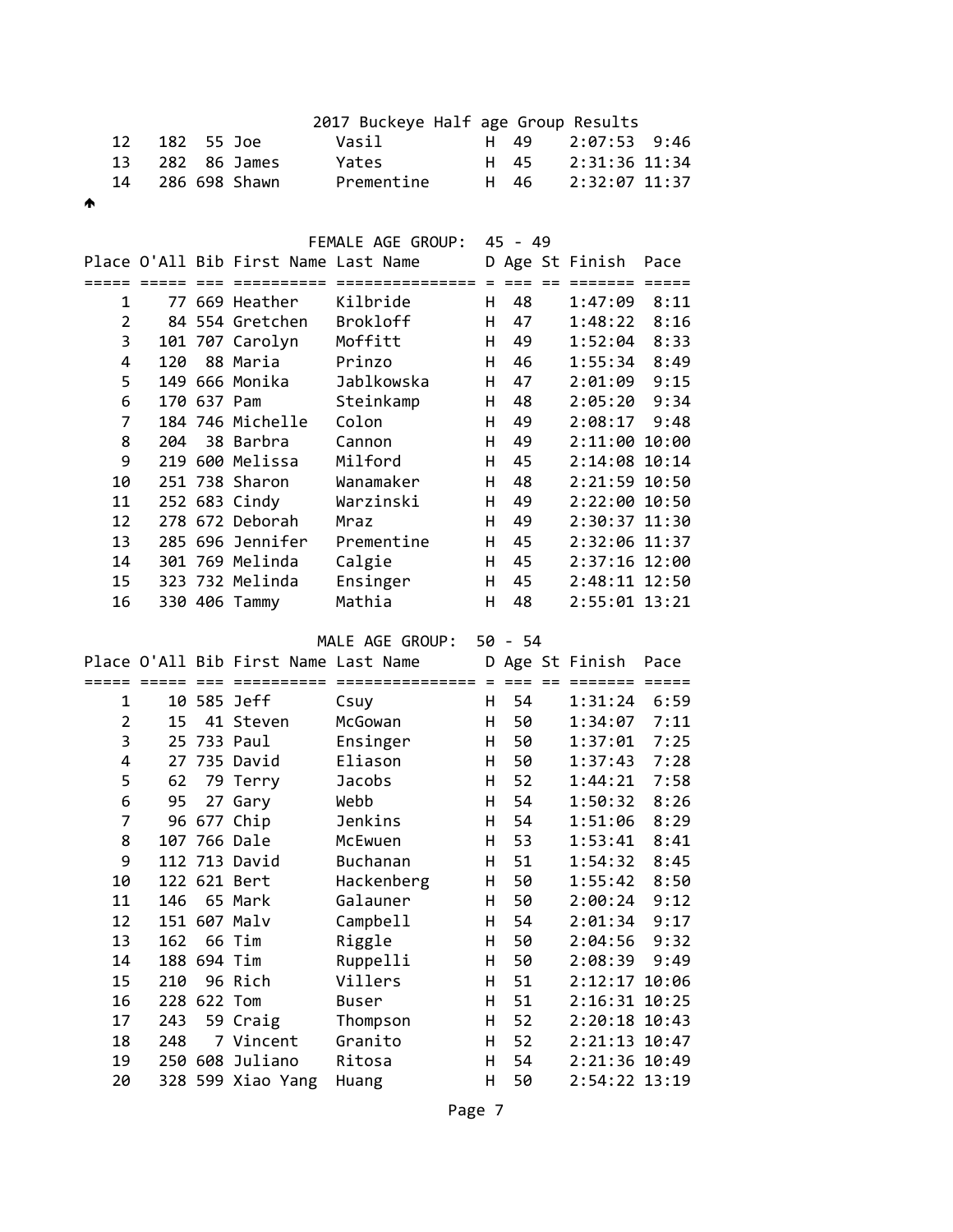|                     |     |             |                                      | FEMALE AGE GROUP: 50 - 54                                                            |         |           |  |                           |                         |
|---------------------|-----|-------------|--------------------------------------|--------------------------------------------------------------------------------------|---------|-----------|--|---------------------------|-------------------------|
|                     |     |             | Place O'All Bib First Name Last Name |                                                                                      |         |           |  | D Age St Finish           | Pace                    |
|                     |     |             |                                      |                                                                                      |         | 54        |  |                           |                         |
| 1<br>$\overline{2}$ |     |             | 41 567 Connie<br>64 654 Robin        | Gardner<br>McCann                                                                    | H<br>H. | 52        |  | 1:40:54<br>$1:44:45$ 8:00 | 7:42                    |
| 3                   | 100 |             | 84 Deb                               | McMasters                                                                            | H       | 54        |  | 1:51:59                   | 8:33                    |
| 4                   |     |             | 113 718 Patrice                      | Tomasello                                                                            | H       | 53        |  | 1:54:41                   | 8:45                    |
| 5                   |     |             | 144 664 Rachel                       | Rawson                                                                               | H.      | 52        |  | $2:00:15$ 9:11            |                         |
| 6                   |     |             | 171 715 Angela                       | Forster                                                                              | H       | 51        |  | 2:05:48 9:36              |                         |
| $\overline{7}$      |     |             | 223 667 Leanne                       | Schumacher                                                                           | H.      | 53        |  | 2:14:57 10:18             |                         |
| 8                   |     |             | 227 552 Ellen                        | <b>Budd</b>                                                                          | H       | 51        |  | 2:16:24 10:25             |                         |
| 9                   |     |             | 234 618 Deborah                      | Klinect                                                                              | H.      | 51        |  | 2:18:20 10:34             |                         |
| 10                  |     |             | 242 750 Lisa                         | Cherullo                                                                             | H.      | 50        |  | 2:20:16 10:42             |                         |
| 11                  |     |             | 306 114 Donna                        | Williams                                                                             | H.      | 52        |  | 2:39:04 12:08             |                         |
| 12                  |     |             | 320 76 Kelly                         | Skidmore                                                                             | H       | 50        |  | 2:45:48 12:39             |                         |
| ₳                   |     |             |                                      |                                                                                      |         |           |  |                           |                         |
|                     |     |             |                                      | MALE AGE GROUP: 55 - 59                                                              |         |           |  |                           |                         |
|                     |     |             | Place O'All Bib First Name Last Name |                                                                                      |         |           |  | D Age St Finish           |                         |
|                     |     |             |                                      |                                                                                      |         |           |  | =======                   | Pace<br>$=$ $=$ $=$ $=$ |
| 1                   | 24  |             | 42 Kenneth                           | Rabatin                                                                              | H.      | 56        |  | 1:36:27                   | 7:22                    |
| $\overline{2}$      |     |             | 34 630 Robert                        | McCarty                                                                              | H       | 56        |  | 1:39:48                   | 7:37                    |
| 3                   |     |             | 42 624 John                          | Francis                                                                              | H       | 55        |  | 1:40:55                   | 7:42                    |
| 4                   |     |             | 74 758 Timothy                       | Powell                                                                               | H.      | 57        |  | 1:46:07                   | 8:06                    |
| 5                   |     |             | 81 689 Jeffrey                       | Izsak                                                                                | H.      | 58        |  | 1:47:42                   | 8:13                    |
| 6                   |     |             | 128 561 Greg                         | Coast                                                                                | H.      | 58        |  | 1:56:17                   | 8:53                    |
| 7                   |     |             | 132 726 Howard                       | Mack                                                                                 | H.      | 59        |  | $1:57:12$ 8:57            |                         |
| 8                   |     |             | 145 634 Jeff                         | Chernay                                                                              | H       | 57        |  | $2:00:17$ 9:11            |                         |
| 9                   |     |             | 198 640 Scott                        | Booth                                                                                | H       | 56        |  | 2:09:37 9:54              |                         |
| 10                  |     | 202 659 Tim |                                      | Nelson                                                                               | H       | 58        |  | 2:10:29                   | 9:58                    |
| 11                  |     |             | 207 582 John                         | Milburn                                                                              | H.      | 56        |  | 2:11:45 10:03             |                         |
| 12                  |     | 249 739 Tim |                                      | Thole                                                                                | H       | 56        |  | 2:21:26 10:48             |                         |
| 13                  |     |             | 293 644 James                        | Locker                                                                               | H       | 55        |  | 2:34:01 11:45             |                         |
|                     |     |             |                                      | FEMALE AGE GROUP:                                                                    |         | $55 - 59$ |  |                           |                         |
|                     |     |             |                                      | Place O'All Bib First Name Last Name D Age St Finish Pace                            |         |           |  |                           |                         |
|                     |     |             |                                      |                                                                                      |         |           |  |                           |                         |
| 1                   |     |             |                                      | 150 73 Caroline Garritano H 55 2:01:28 9:16                                          |         |           |  |                           |                         |
| 2                   |     |             | 212 674 Karen Burke                  |                                                                                      |         |           |  | H 56 2:12:24 10:06        |                         |
| 3                   |     |             | 253 740 Barbara Ford                 |                                                                                      |         |           |  | H 58 2:22:25 10:52        |                         |
| 4                   | 317 |             |                                      | 9 Doralyn Wilson                                                                     |         | H 57      |  | 2:43:29 12:29             |                         |
|                     |     |             |                                      |                                                                                      |         |           |  |                           |                         |
|                     |     |             |                                      | MALE AGE GROUP: 60 - 99<br>Place O'All Bib First Name Last Name D Age St Finish Pace |         |           |  |                           |                         |
|                     |     |             |                                      |                                                                                      |         |           |  |                           |                         |
| 1                   |     |             |                                      | 31 685 Randy Barkacs H 66 1:38:12 7:30                                               |         |           |  |                           |                         |
| $\overline{2}$      |     |             |                                      | 68 591 William Braden               H   65     1:45:37   8:04                        |         |           |  |                           |                         |
|                     |     |             |                                      |                                                                                      |         |           |  |                           |                         |